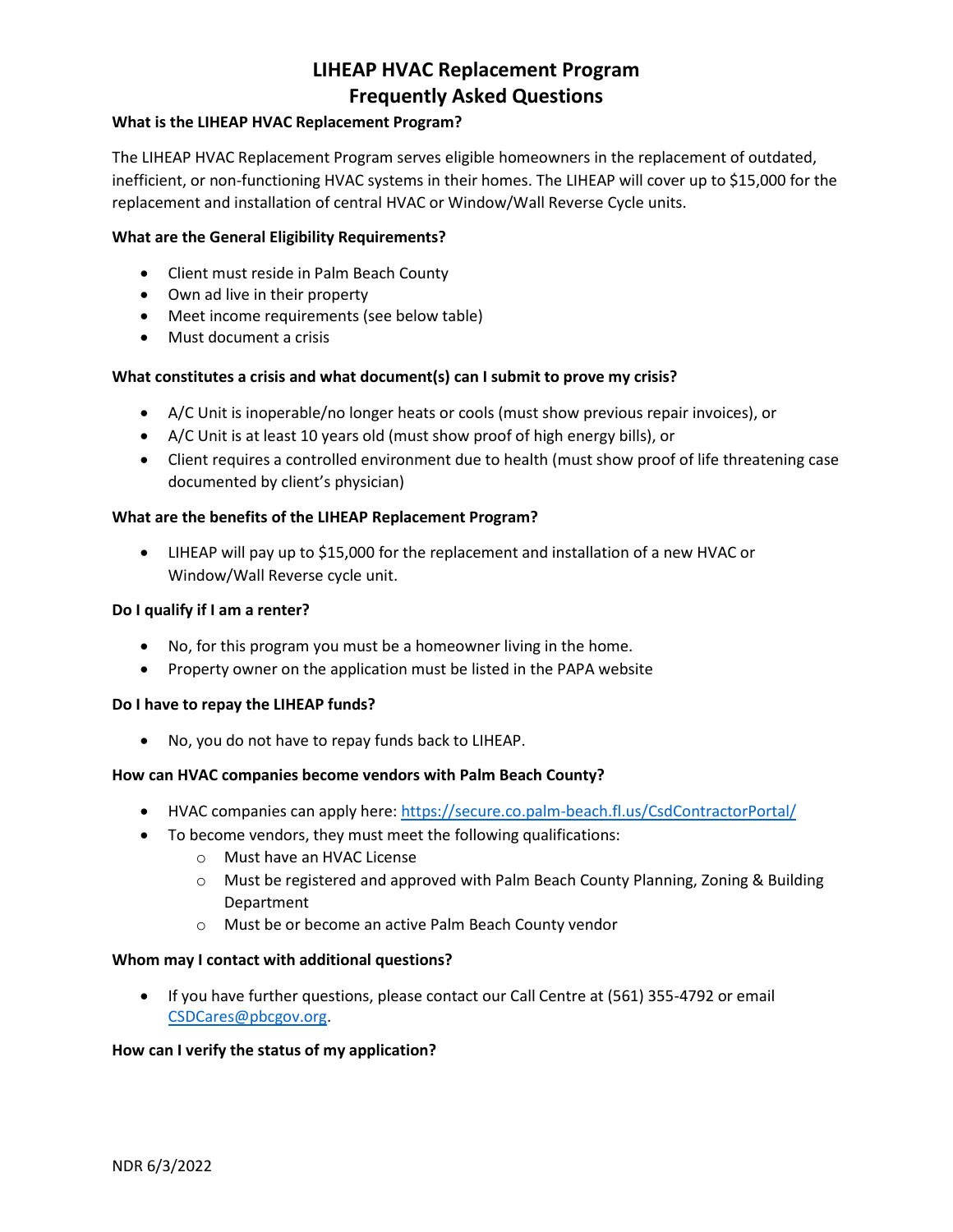- To verify the status of an application, visit CSD's Client Services Search at **[www.pbcgov.com/clientservicessearch](http://www.pbcgov.com/clientservicessearch)** or directly through the application portal at [www.utilityassistancepbc.org.](http://www.utilityassistancepbc.org/)
- Once the application is reviewed, you will receive an email for any pending documentation. Pending documents will also be listed in your application when you log in.
- Applicants are encouraged to check their emails regularly and to maintain a valid phone number on file, as reviewers make contact by email, and they send important updates regarding applications.

# **What are the application steps and how long does it take to process the application?**

- 1. Register, complete, and submit the application on [www.utilityassistancepbc.org;](http://www.utilityassistancepbc.org/)
- 2. Worker will review and approve application;
- 3. Supervisor will review and approve application; System will automatically send the client an email with a list of HVAC vendors.
- 4. Client will select three (3) vendors and request one quote/estimate from each of the three (3) vendors. Client will upload the three (3) quotes using the link on their email.
- 5. Supervisor will approve one (1) quote and send "Notice to Proceed" to vendor.
- 6. Vendor will contact client to commence work.
- 7. Once work is completed, vendor will upload passing inspection to the system.
- It is estimated that this process will take between 30 and 45 days.

#### **What if the approved HVAC vendor is not responsive?**

- Email mai[l CSDCares@pbcgov.org](mailto:CSDCares@pbcgov.org) to get in touch with the Supervisor assigned to your application.
- You can contact the CSD Call Center at 561-355-4792
- You can email staff by clicking on "Contact Us" on [www.utilityassistancepbc.org](http://www.utilityassistancepbc.org/) or [www.pbcgov.com/OSCARSS.](http://www.pbcgov.com/OSCARSS)

## **What if owner has an issue with the vendor and wants to select a different vendor?**

- **Email mai[l CSDCares@pbcgov.org](mailto:CSDCares@pbcgov.org) to get in touch with the Supervisor assigned to your** application.
- You can contact the CSD Call Center at 561-355-4792
- You can email staff by clicking on "Contact Us" on [www.utilityassistancepbc.org](http://www.utilityassistancepbc.org/) or [www.pbcgov.com/OSCARSS.](http://www.pbcgov.com/OSCARSS)

## **Can I apply over the phone?**

 No. You must apply through our online application and upload required documentation to determine eligibility for the approval process. If you need assistance applying for services, you may make an appointment to visit one of our offices or library locations by calling 561-355- 4792.

#### **How can I apply in person?**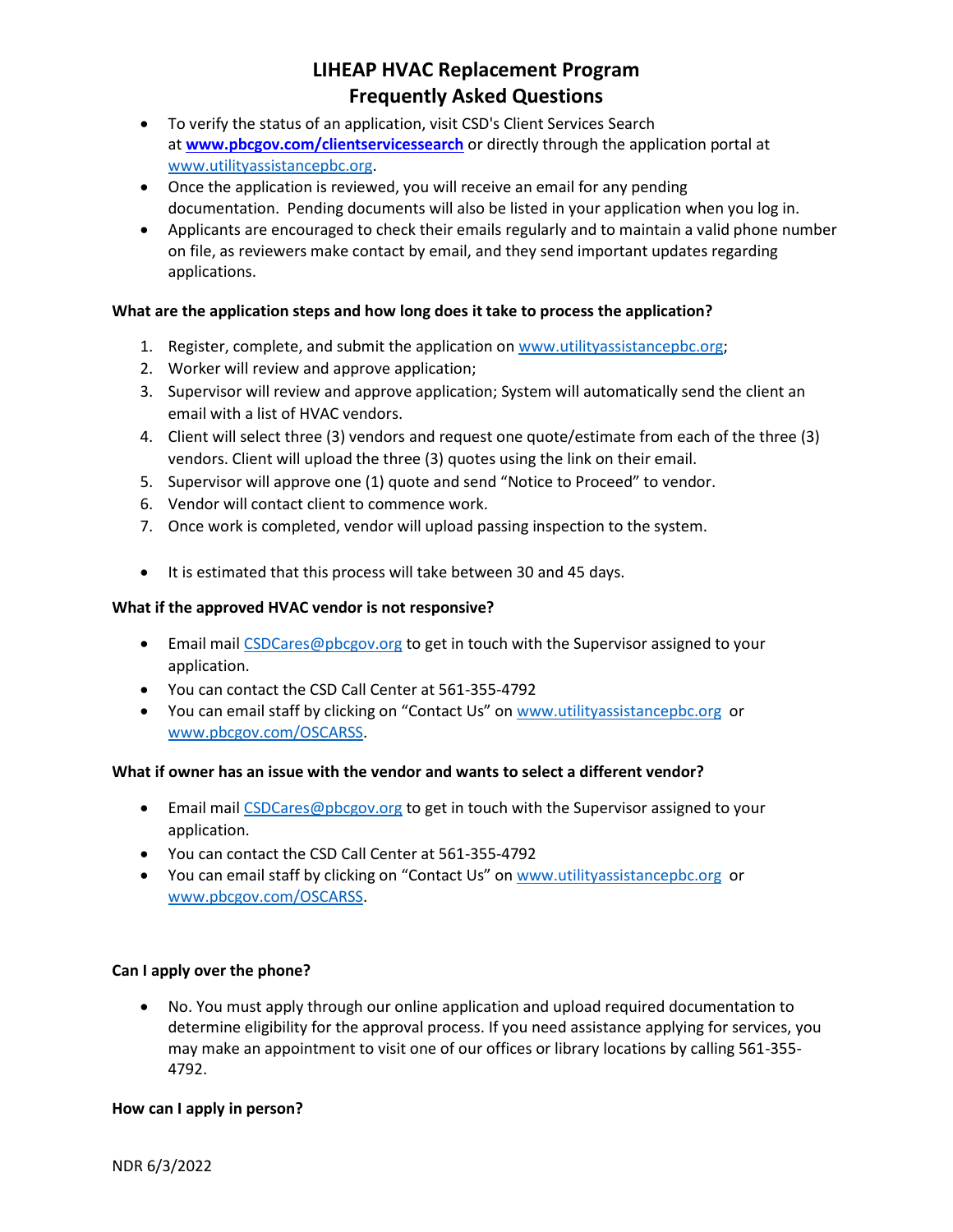• Applications are available online at [www.utilityassistancepbc.org](http://www.utilityassistancepbc.org/) and accessed through any internet connection. If you need assistance applying for services in person, you may make an appointment to visit one of our offices or library locations by calling 561-355-4792. If you are homebound or have extreme limitations that prohibit you from visiting our in-person locations, please contact 561-355-4792 and request a home visit. Our Mobile Outreach team will return your call and schedule a time to meet.

## **Unable to sign in?**

- Email mail CSDCares@pbcgov.org.
- You can contact the CSD Call Center at 561-355-4792
- You can email staff by clicking on "Contact Us" on [www.utilityassistancepbc.org](http://www.utilityassistancepbc.org/) or [www.pbcgov.com/OSCARSS.](http://www.pbcgov.com/OSCARSS)

## **Unable to upload documents?**

- Email mail CSDCares@pbcgov.org.
- You can contact the CSD Call Center at 561-355-4792
- You can email staff by clicking on "Contact Us" on [www.utilityassistancepbc.org](http://www.utilityassistancepbc.org/) or [www.pbcgov.com/OSCARSS.](http://www.pbcgov.com/OSCARSS)

# **I need clarification on the documents requested by the Case Manager. How do I communicate with the case manager?**

- Email mail CSDCares@pbcgov.org.
- You can contact the CSD Call Center at 561-355-4792
- You can email staff by clicking on "Contact Us" on [www.utilityassistancepbc.org](http://www.utilityassistancepbc.org/) or [www.pbcgov.com/OSCARSS.](http://www.pbcgov.com/OSCARSS)

## **How do I reset my password?**

- Email mail CSDCares@pbcgov.org.
- You can contact the CSD Call Center at 561-355-4792
- You can email staff by clicking on "Contact Us" on [www.utilityassistancepbc.org](http://www.utilityassistancepbc.org/) or [www.pbcgov.com/OSCARSS.](http://www.pbcgov.com/OSCARSS)

# **How do I appeal if my application was denied?**

- If your application was denied you may appeal the process in order to have the decision reconsidered. The appeal process has been automated in OSCARSS.
- Note: If you have 2 services, water and rent, denied and only appeals for water then can only apply for rent after the appeal for water goes through
- Please see the screenshot to the two-step process below:
	- 1. Click on Request Appeal button in OSCARSS.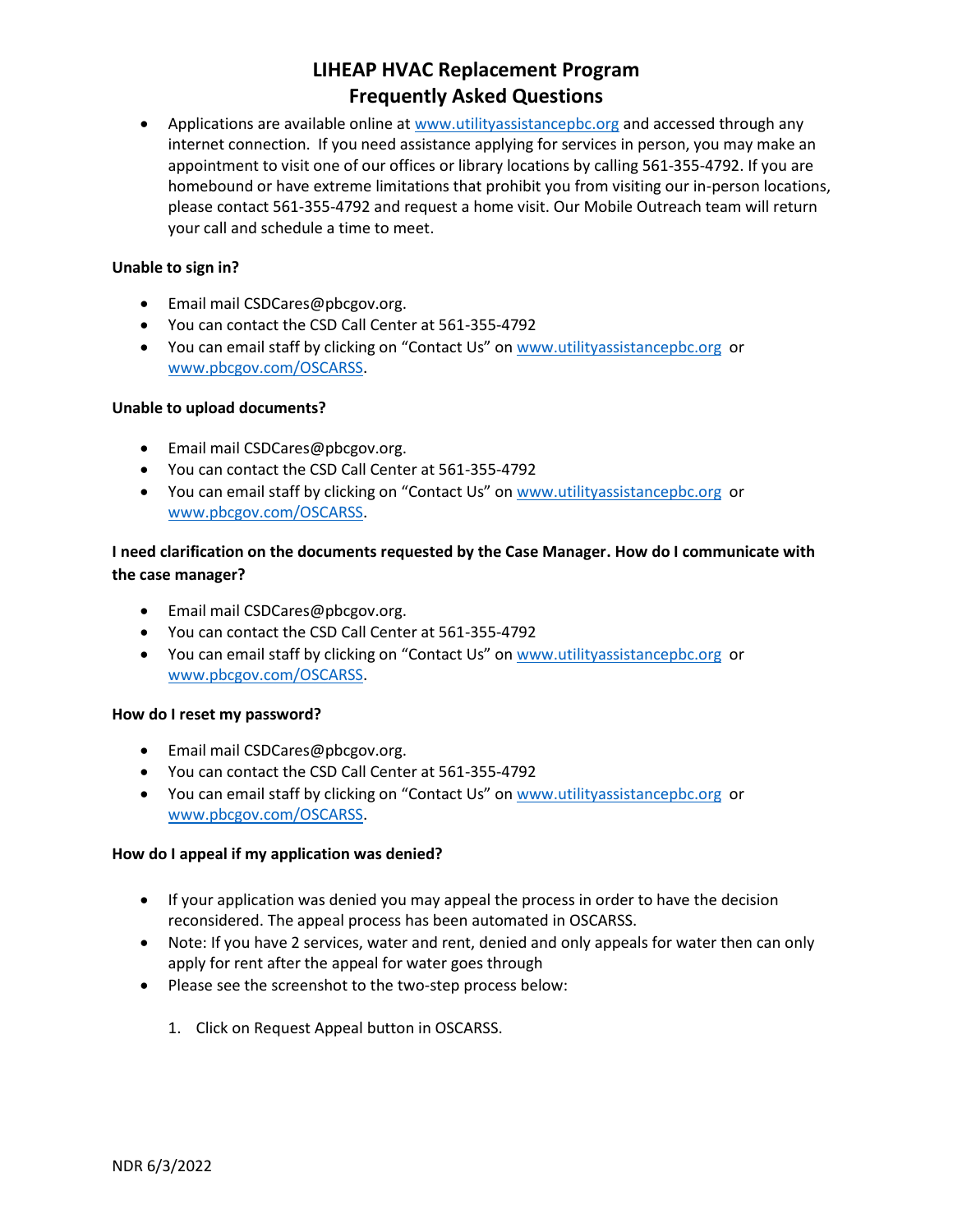| 338°FRA.RI | Reviewed - De                                                                                                                                     |  | View                                       |
|------------|---------------------------------------------------------------------------------------------------------------------------------------------------|--|--------------------------------------------|
|            |                                                                                                                                                   |  | <b>Request Appea</b><br><b>View Status</b> |
| 2.         | Complete the Appeal Form and Click Save in OSCARSS. All denied services will be checked by<br>default. Unselect those that you are not appealing. |  |                                            |
|            | Appeals Request Form for Application #75076 (ERA COVID-19)                                                                                        |  |                                            |
|            | Please select service you want to Appeal*<br>$\Box$ Rental Payment                                                                                |  |                                            |
|            | Reason for Appeal *                                                                                                                               |  |                                            |
|            | Reason for Appeal                                                                                                                                 |  |                                            |

|     | Rental Payment                                                                                                                                                                                                                                                                       |
|-----|--------------------------------------------------------------------------------------------------------------------------------------------------------------------------------------------------------------------------------------------------------------------------------------|
|     | Reason for Appeal *                                                                                                                                                                                                                                                                  |
|     | Reason for Appeal<br><b>INF</b>                                                                                                                                                                                                                                                      |
|     | □ I, George Fahme<br>feel the decision made regarding my<br>∗                                                                                                                                                                                                                        |
|     | request for service through the Palm Beach County Community Services<br>Department (CSD) is unsatisfactory and I wish to present my case to a higher<br>authority.                                                                                                                   |
|     | $\Box$ I have received a copy of the Community Services Department Appeals<br>∗<br>Process and understand my rights as outlined.<br>$\Box$ I understand that if I have any questions regarding my right to appeal, I<br>*<br>may contact CSD Administrative Staff for clarification. |
| ENC | <b>Save</b><br><b>Close</b>                                                                                                                                                                                                                                                          |
|     | Food<br>Approved<br><b>08119/2020</b><br>U9/1U/ZUZU                                                                                                                                                                                                                                  |
|     | webdev11.pbcgov.org says                                                                                                                                                                                                                                                             |
|     | Appeal has been sent for review. Appeal Form is available on<br><b>Application Documents.</b>                                                                                                                                                                                        |
|     | OK                                                                                                                                                                                                                                                                                   |